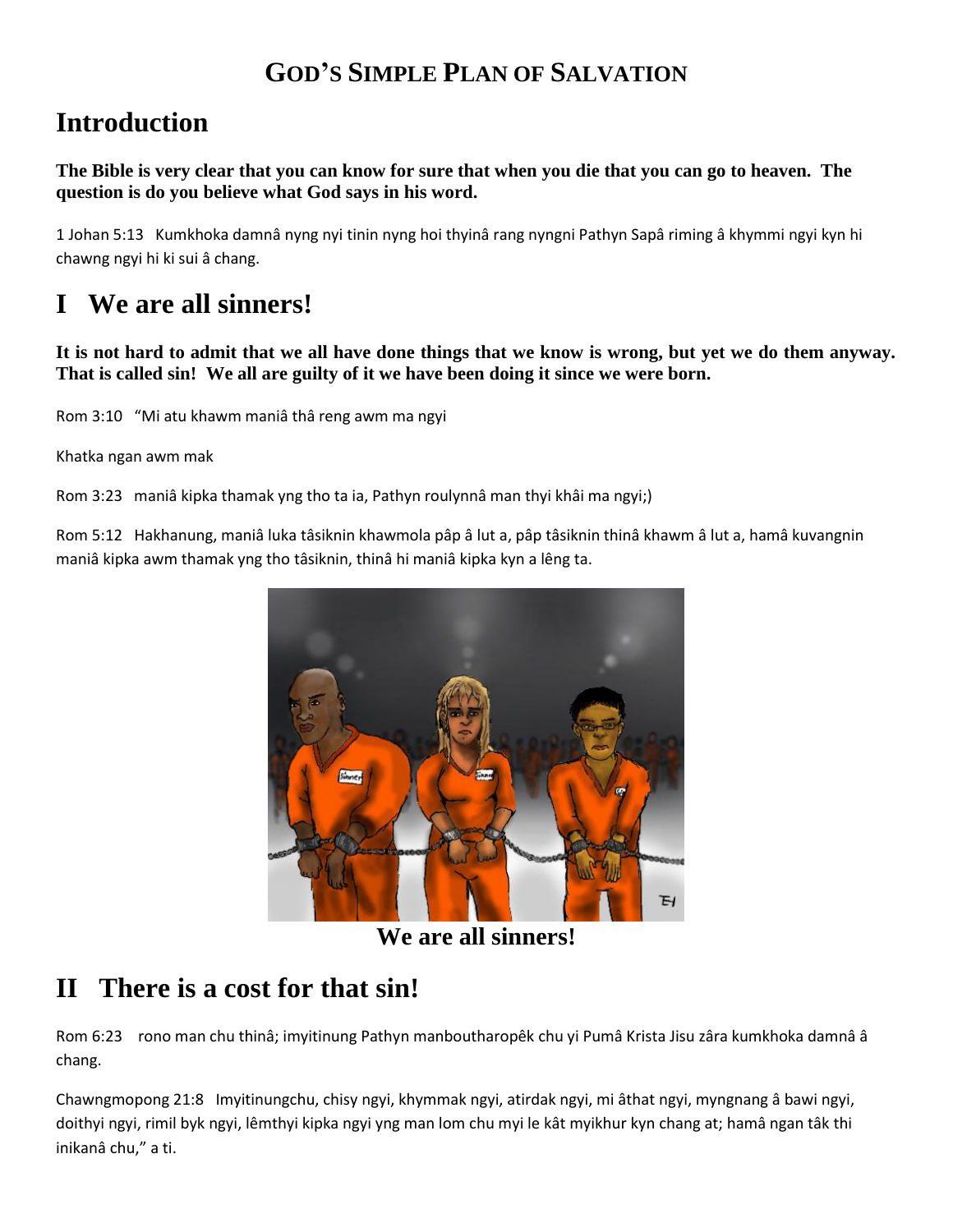Chawngmopong 20:11-15 Mylalsungmun lyn tak ngou tak le a chunga â sungmi rang ki mu ia, a kyntâ chu rênêng le ryvân yng rawt a, yngni tâ mun reng awm mak khâi.

12 Khanung, âthi ngyi, âlyn âtom, mylalsungmun makunga dingnin yng awm ki mu ia; hanung, lekhabu ngyi yng kêk a, hanung, lekha bu dang, Damnâ Bu khawm ha yng kêk a; hanung âthi ngyi rang chu lekhabu tomtê ngyi kyn ai rusui yng sintho kân rêlênin yng na bo a chang ta.

13 Tuipuichek chu a sung kyn âthi â awm ngyi rang yng na misok a, Thinâ le Athi kho kyntâ chu yng sunga âthi â awm ngyi rang khawm yng nyng misok a; hanung, maniâ kipka yng tulsin kân rêlênin yng na bo a chang ta.

14 Khanung, Thinâ le Mithi Kho ngyi chu myikhur kyn yng nyng vor. Hamâ ngan tâk thi inikanâ chu â chang.

15 Atu riming khawm Damnâ Bu kyn rusui yng mu mak nung myikhur kyn yng nyng pai.

# **III Christ died for our sins.**

Rom 5:6 Yi zâl a hek lâizing kyn ha, a zo dik tak kyn Krista chu mi pâp ngyi ruthulnin a thi ta.

Rom 5:8 Imyitinung, Pathyn mawawlnâ chu mypâk kâinin a mirylang a, rono kyn yi awm lâi ngan Krista chu yini tâ ai thi tâsiknin ha.

Rom 14:9 Krista thinâ le a hawng dam noknâ asik chu, âdam le âthi ngyi Pumâ a chang thyi rang kân â chang.

Rom 6:23 rono man chu thinâ; imyitinung Pathyn manboutharopêk chu yi Pumâ Krista Jisu zâra kumkhoka damnâ â chang.



**Christ died for sinners!**

## **IV Salvation is a free gift, not by good works. You must take God's word for it, and trust Jesus alone!**

Salvation is trusting and receiving Jesus Christ as your Savior. It's trusting in the fact that Jesus Christ died on the cross of Calvary to pay for your sins! It's realizing there is absolutely nothing whatsoever you can do to save yourself and *completely* trusting in Jesus Christ to save you! It's not any church that saves. It's not any baptism,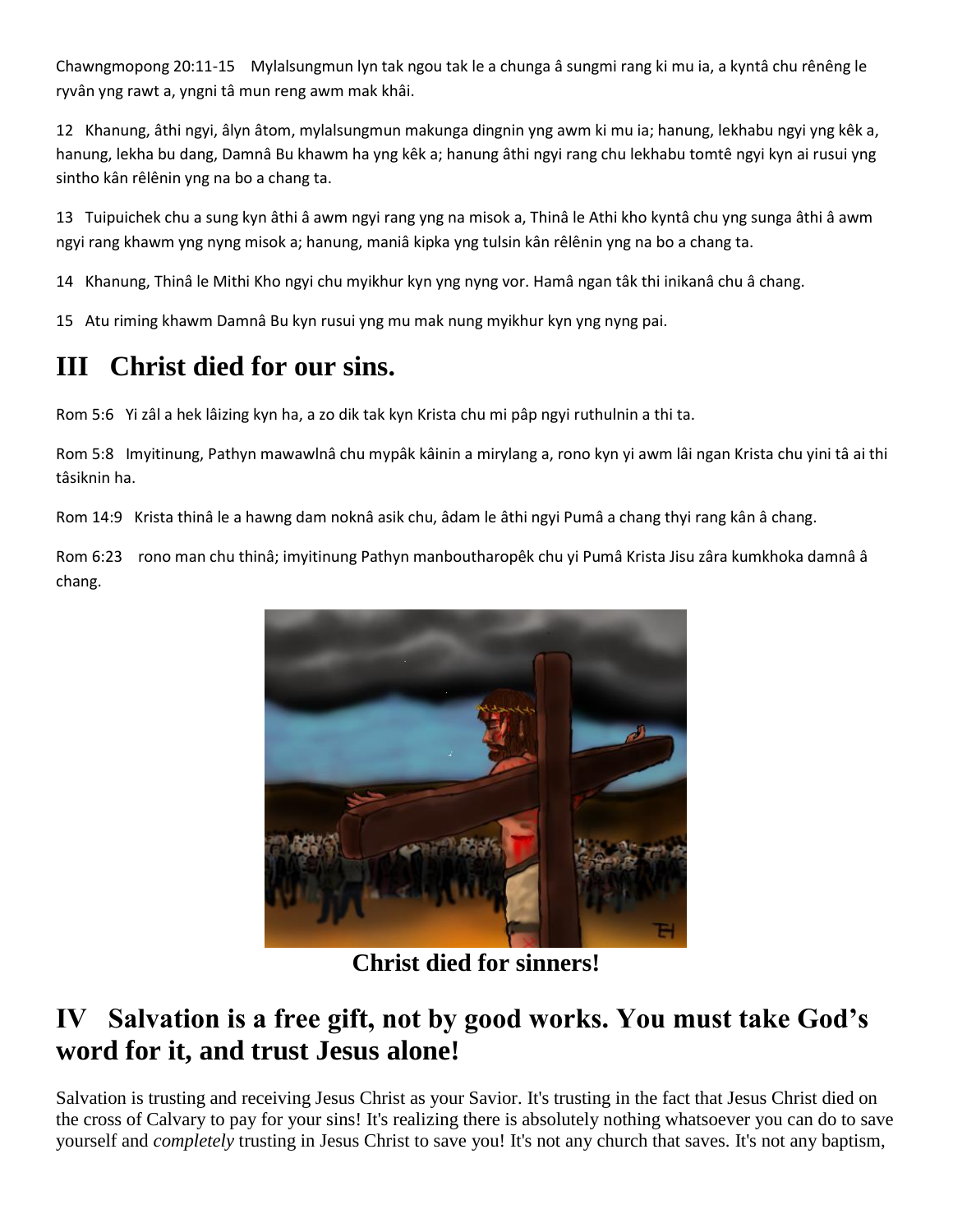not good works, not sacraments, not repenting, not praying through, not living a good life — IT'S NOT ANYTHING YOU CAN DO!

Tulsin 4:12 Midang atu kyn khawm zawknâ awm mak; ryvân noi a, maniâ riming pêk sunga yi na mawzawk lom riming dang reng ngan awm mak," a ti.

Ephesi 2:8-9 Khymnâ tâsiknin ryngmunânin mawzawk nyng chang; nyng sin myrâ chang mak a, Pathyn tharopêk tou â chang; sinnâ kânin chang mak a, hamaknung mi ngyi maw zat yng ryym rang ha.

Tita 3:5 yi sinthâ tho tâsik chang lounin symtharnâ le Rythâ Rythyng symnoknânin, a mulung khamnâ mi le tou yi na mawzawk tâk.



# **V We must put our faith and trust in Christ in order to be saved.**

Rom 4:24 yini tâsiknin khawm â chang. Jisu yi Pumâ âthi kyntâ a mythoumi rang â khymmi yi chang a, yi khymnâ chu diknânin bê chang at.

Rom 10:9-10, 13 "Nu mur le Jisu te Pumâ â chang tinin ny kam nung, Athi kyntâ Pathyn chu a mythou tinin nu mulung le ny khym nung mawzawknin awm net," ti hi. 10Mi ngyi mulung le yng khym a, diknâ yng man sin a; mur le yng kam a, damnâ khawm yng man sin. "Mi atu khawm Pumâ rang â hêt khoka chu mawzawknin awm yng," ti â chang.